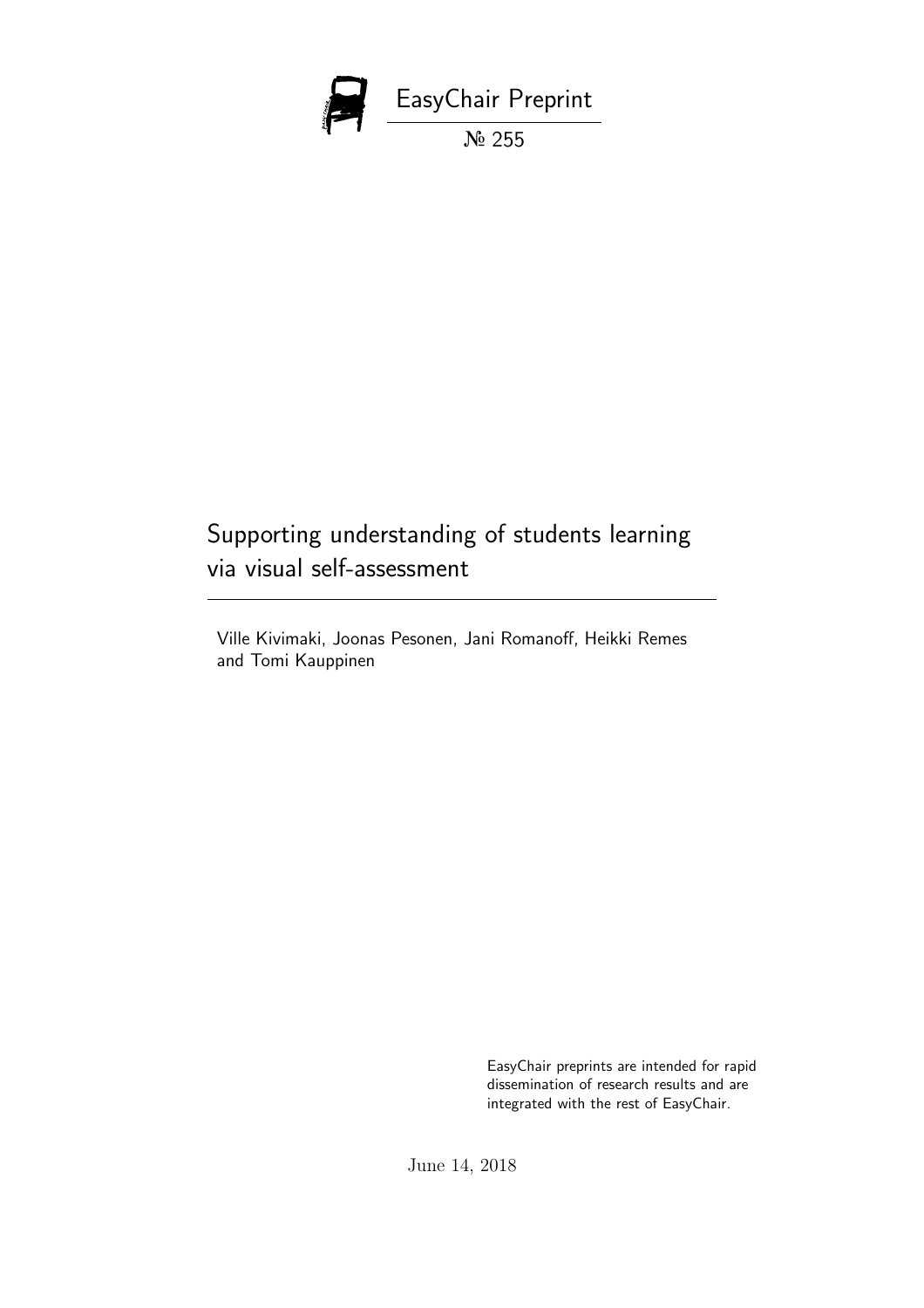# **Supporting understanding of students' learning via visual self-assessment**

Ville Kivimäki<sup>1</sup>, Joonas Pesonen<sup>2</sup>, Jani Romanoff<sup>3</sup>, Heikki Remes<sup>4</sup>, Tomi Kauppinen<sup>5</sup>

<sup>1</sup>Dean's Unit, Aalto University School of Engineering, P.O. Box 14100, FI-00076 Aalto, Finland, ville.kivimaki@aalto.fi

<sup>2</sup>Rapida Ltd, Käpytie 18, 09220 Sammatti, Finland, joonas.pesonen@rapida.fi

<sup>3</sup>Aalto University, Department of Mechanical Engineering, P.O. Box 14300, 00076 Aalto, Finland, jani.romanoff@aalto.fi

<sup>4</sup>Aalto University, Department of Mechanical Engineering, P.O. Box 14300, 00076 Aalto, Finland, heikki.remes@aalto.fi

<sup>5</sup> Department of Computer Science, Aalto University School of Science, P.O. Box 11000, FI-00076 Aalto, Finland, tomi.kauppinen@aalto.fi

#### **Keywords**

Learning analytics, information visualization, concept maps, self-assessment, academic emotions, information networks

**1. Summary**

Understanding students' learning is crucial to the development of teaching. The most common systematic approach to understanding students' learning has been summative course feedback, gathered after each course. However, students do not seem to be motivated to give this summative feedback after courses, with answer rates as low as 30 percent at Aalto University. Based on our observations, this is partly due to the timing and quality of current methods: students do not themselves benefit from any possible developments to the course. We soon realised that we merely need to develop a more dynamic culture of giving feedback during a course and started a project called Dynamic Course and Programme Level Feedback. We use a concept mapping tool to collect data from students during a course. This data is then visualised as dashboards that serve as feedback for teachers and enable adaptive teaching.

### **2. EXTENDED ABSTRACT**

The emerging field of learning analytics attempts to improve students' learning by collecting, analysing and reporting data about learners and their contexts (Siemens 2013). Different kinds of visualisations, such as learning analytics dashboards (Verbert et al. 2013), are central in learning analytics, aiming to support students' self-regulated learning (e.g. Panadero 2017). Concept maps and other types of node-link knowledge mapping tools form another widely used category of tools for supporting the learning process and the evaluation of learning. These different formats can be used in complementary ways to enhance motivation, attention, understanding and recall (Eppler 2006).

In this paper, we demonstrate how concept maps can be used to visualise learning both on the course and curriculum level. Instead of having students create a concept map, we build concept map templates in advance, based on curriculum structures (see also Willcox & Huang 2017). The structure is four levels deep: 1) Degree programme (e.g. MSc Education on Ship Design), 2) Field (e.g. Safetybased Ship Design), 3) Course (e.g. MEC-E2003 Passenger Ships) and 4) Course topics (e.g. History of cruise ship design).

The concept map template files are given to students, after which they update their concept maps weekly and conduct cognitive-emotional self-assessment; see simplified example in Figure 1. By cognitive-emotional self-assessment, we refer to students' judgements of learning (Nelson & Dunlosky 1991) on the topics defined by the teacher, their topic emotions (Boekaerts & Pekrun 2015) toward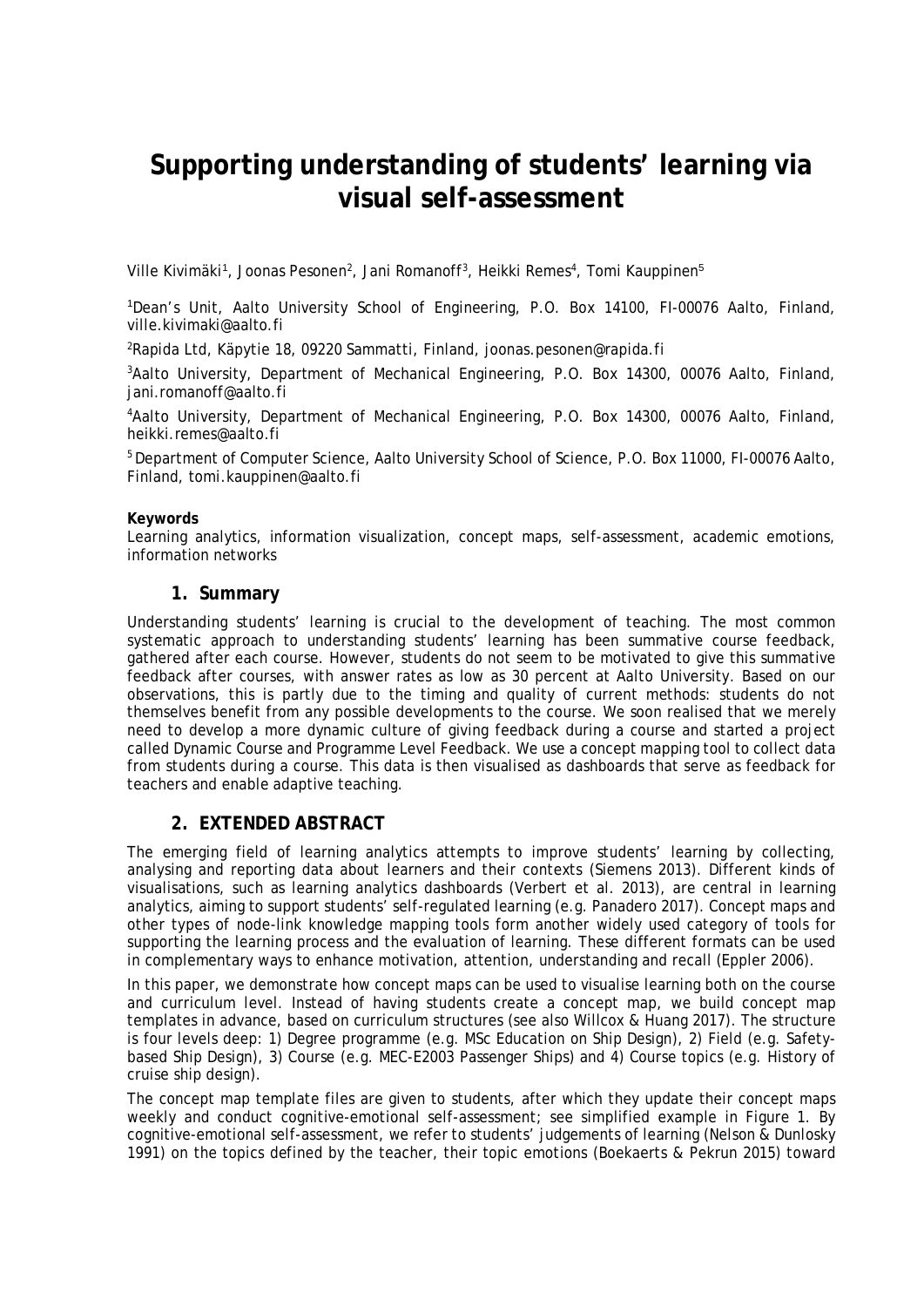the topics and their identified cross-links (Novak & Cañas 2008) between different topics. Students can also create new topics and comment on their learning processes or course arrangements in the concept map. The updated concept map files are then returned as assignments in our Learning Management System (LMS). Typically, one concept map includes tens of courses, several hundreds of concepts and tens of cross-links.



**Figure 1** Simplified example of concept map. Selections are made with clickable icons: judgement of learning (0, 25%, 50%, 75%, 100%), emotion (happy, neutral, sad, angry). Cross-links are marked by drawing relationships and naming them (FEM analysis).

The input from all students is also assembled and visualised as learning analytics dashboards for students and teachers, resulting in a dynamic feedback tool. To visualise the data of hundreds of concept maps in a meaningful way, data from concept maps must first be extracted and aggregated. We prepared a Python script to extract essential data from concept map files (XML) into CSV-files to enable feeding them to a business intelligence software. As a result we get visual dashboards (see Figure 2) that help a teacher to adapt his teaching based on student self-assessment data.



**Figure 2** Example of an analytics dashboard built with self-evaluation data from concept maps.

As a part of the Aalto Online Learning pilot project (Kauppinen & Malmi 2017), our method has to date been piloted and in use on eight university courses to date, resulting in about 400 concept map files. To study the effects of concept mapping and dashboards, we interviewed students and teachers and made observations from students' concept map files. A key insight from the student interviews was that the visualisations help students put their personal opinions and experiences into a larger perspective. On the teachers' side, self-assessment data has turned out to be sufficient feedback for adaptive teaching, i.e. to better serve the student group in question.

In our future work, we will develop this methodology further and integrate it with the IT infrastructure of our university. As of year 2018 we are also starting a new scientific research project to further investigate the effects of the presented methodology.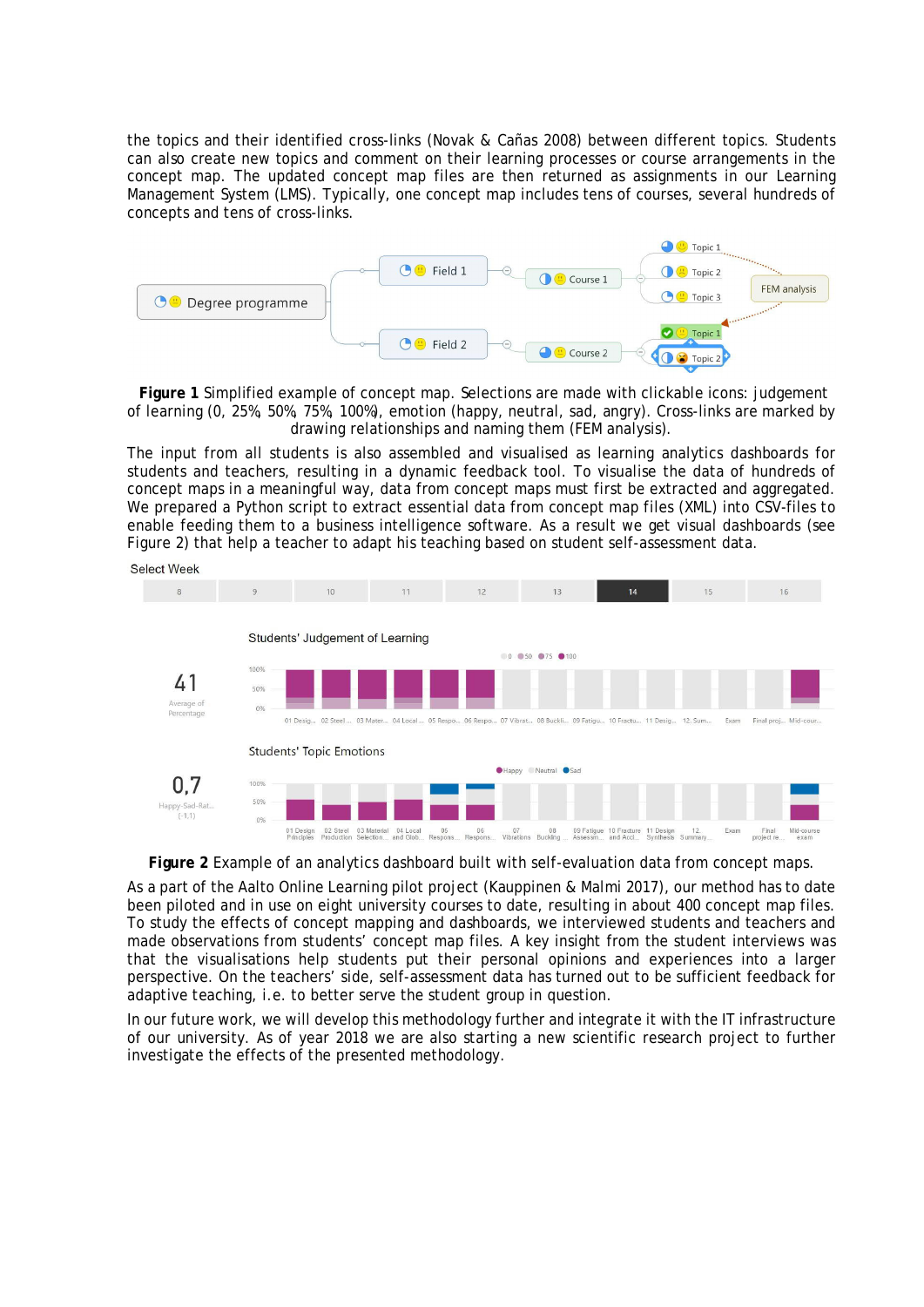### **REFERENCES**

Boekaerts, M., & Pekrun, R. (2015). Emotions and emotion regulation in academic settings. *Handbook of Educational Psychology, 3,* 76–90.

Eppler, M. J. (2006). A Comparison between Concept Maps, Mind Maps, Conceptual Diagrams, and Visual Metaphors as Complementary Tools for Knowledge Construction and Sharing. *Information Visualization, 5(3),* 202–210.

Kauppinen, T., & Malmi, L. (2017). Aalto Online Learning - a pathway to reforming education at the Aalto University. In *Proceedings of EUNIS 2017 - Shaping the future of universities, 2017*.

Nelson, T. O., & Dunlosky, J. (1991). When People's Judgments of Learning (JOLs) are Extremely Accurate at Predicting Subsequent Recall: The "Delayed-JOL Effect." *Psychological Science, 2(4),* 267– 271.

Novak, J. D., & Cañas, A. J. (2008). The theory underlying concept maps and how to construct and use them. *Technical Report IHMC CmapTools 2006-01,* Rev 01-2008.

Panadero, E. (2017). A Review of Self-regulated Learning: Six Models and Four Directions for Research. *Frontiers in Psychology, 8,* 422.

Siemens, G. (2013). Learning Analytics: The Emergence of a Discipline. *The American Behavioral Scientist, 57(10)*, 1380–1400.

Verbert, K., Duval, E., Klerkx, J., Govaerts, S., & Santos, J. L. (2013). Learning Analytics Dashboard Applications. *The American Behavioral Scientist, 57(10)*, 1500–1509.

Willcox, K. E., & Huang, L. (2017). Network models for mapping educational data. *Design Science, 3.*

### **3. AUTHORS' BIOGRAPHIES**



**Ville A. Kivimäki** is a project manager at the Aalto University School of Engineering in Finland. He graduated as Master of Arts from the University of Tampere in 2007. He has later deepened his academic background through university pedagogical studies and programming and he is currently working towards his Ph.D. He has worked at the University of Tampere as Research Curator and at Aalto University as Planning Officer and Team Leader, in different administrative positions related to curriculum work, pedagogical development, student success and retention. He is currently teaching a personal development course in Aalto University and working as an educator at the University of Tampere in service design and productisation. He has organised workshops on

student success, service design, personal development and learning analytics. He currently serves as a project manager for two projects (Dynamic Course and Programme Level Feedback System, T4: Teach, Thousand, Track, Target) aiming to enhance student-teacher relation and to advance students' academic achievements. LinkedIN: www.linkedin.com/in/ville-kivimaki



**Joonas Pesonen** received his master's degree from the University of Helsinki in 2013, majoring in mathematics with minors in education, psychology and computer science. During 2012–2017 he worked at CSC - IT Center for Science, building Finnish national education data infrastructure in close cooperation with the Ministry of Education and the National Agency for Education. In 2017, he cofounded Rapida Ltd, a company specialising in educational data science. His personal key competency areas are learning analytics, data visualisation, data architecture and mathematical modelling.

joonas.pesonen@rapida.fi https://www.linkedin.com/in/japesone/